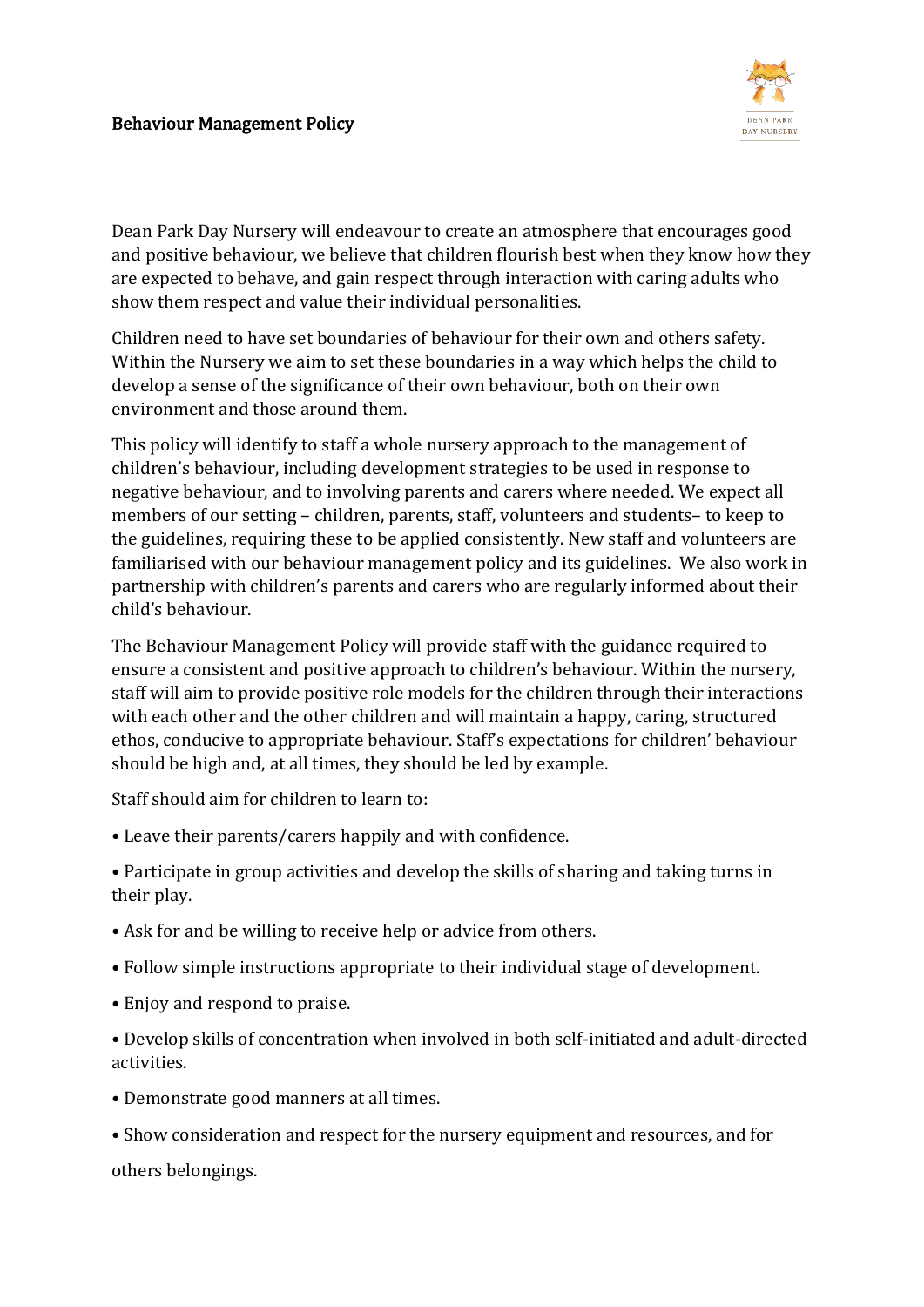• Establish consistency in behavioural responses between home and nursery and when spending time with different adults.

## Staff should:

- Recognise the individuality of all our children.
- Support each child in developing self‐esteem, confidence and feelings of competence.

• Provide a key worker system enabling staff to build a strong and positive relationship with children and their families.

• Work in partnership with parents and carers by communicating openly.

• Praise children and acknowledge their positive actions and attitudes therefore ensuring that children see that we value and respect them.

By having a Behaviour Management Policy, staff working at Dean Park Day Nursery recognise that most children, at certain stages in their development, demonstrate behaviour that is generally considered negative. On occasion, children may demonstrate negative behaviour through physical responses such as biting or kicking, or may vocalise their displeasure, for example by swearing. Regardless of their behaviour, all staff are required to respond to children in a calm and positive manner.

When children behave in unwanted ways:

- Staff respond to unwanted behaviour in a manner, which matches the child's age, and behaviour. Various strategies used include:
	- Distraction and redirection to another area or activity
	- Removal of toys/resources and eye contact made to give a verbal reason as to why behaviour is unwanted
	- Restorative, for example asking child to address another child to help rebuild or give back resources
	- 'Reflection' is used when positive guidance fails. They should only sit on the reflection spot for about one minute per their age in years (two minutes for a two-year-old, three minutes for a three-year-old, for example). Before being reintroduced to the group, staff will get down to the child's eye level and explain what the child did and the consequences of that behaviour, for example another child has been hurt, something was unsafe etc. The staff will use visual prompts to help the child …. Reflection is intended to remove a child from a situation and then have time with an adult to address the behaviour. When used children will be placed on the reflection spot and never be on their own or removed from a room, just moved away from a situation/area so that staff can talk to the child.
	- Positive re-enforcement to children in close proximity displaying desired behaviour, this often prompts children to adjust their behaviour to gain praise.
- Staff will not raise their voices in a threatening way.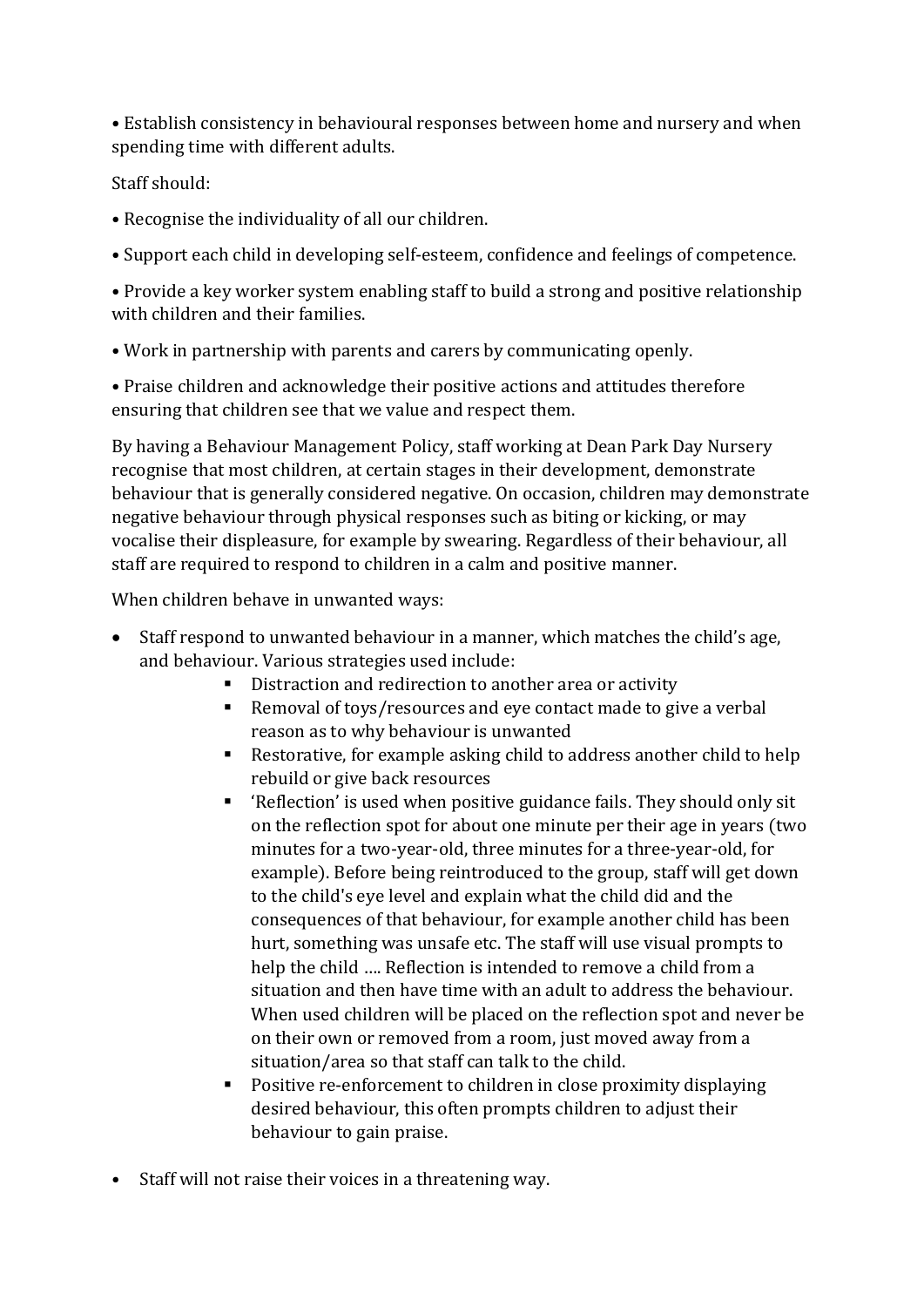- Physical punishment such as smacking or shaking will never be used or threatened.
- Children should not be physically restrained, unless to prevent physical injury to children or adults and/or serious damage to property.
- Parents will be informed if their child is unkind to others or if their child has been upset.
- Parents may be asked to meet with staff to discuss their child's behaviour.
- Confidential records of persistent negative behaviour should be kept, parents will be asked to read and sign any entries concerning their child.

The staff within the nursery recognise that on occasion, young children may be the victim or perpetrator of bullying. Although it is hoped that such situation will occur infrequently children do need their own time and space, and it is not always appropriate to expect a child to share and it is also important to acknowledge children's feelings and to help them understand how others might be feeling. However, children must be encouraged to recognise that bullying, fighting, hurting and discriminatory comments are not acceptable behaviour.

Bullying takes many forms, it may be physical, verbal or emotional, and it is the repeated behaviour that makes other people feel uncomfortable or threatened.

Staff should ensure sensitivity in their management of any child who bullies another. They should ensure that the inappropriateness of the behaviour and that of the consequences are made clear, taking account of the child's maturity and level of understanding.

Staff will receive support in developing positive strategies for responding to and managing children's behaviour from the Behaviour Management Designated Person, Maxine Fish.

Opportunities to develop staff knowledge of effective behaviour management through staff meetings and attending relevant training will be identified and used. The designated member of staff for behaviour management will update their training and knowledge regularly.

General Rules:

- we never call a child 'naughty' or 'bad'
- it's the child's negative behaviour we may disapprove of, never the child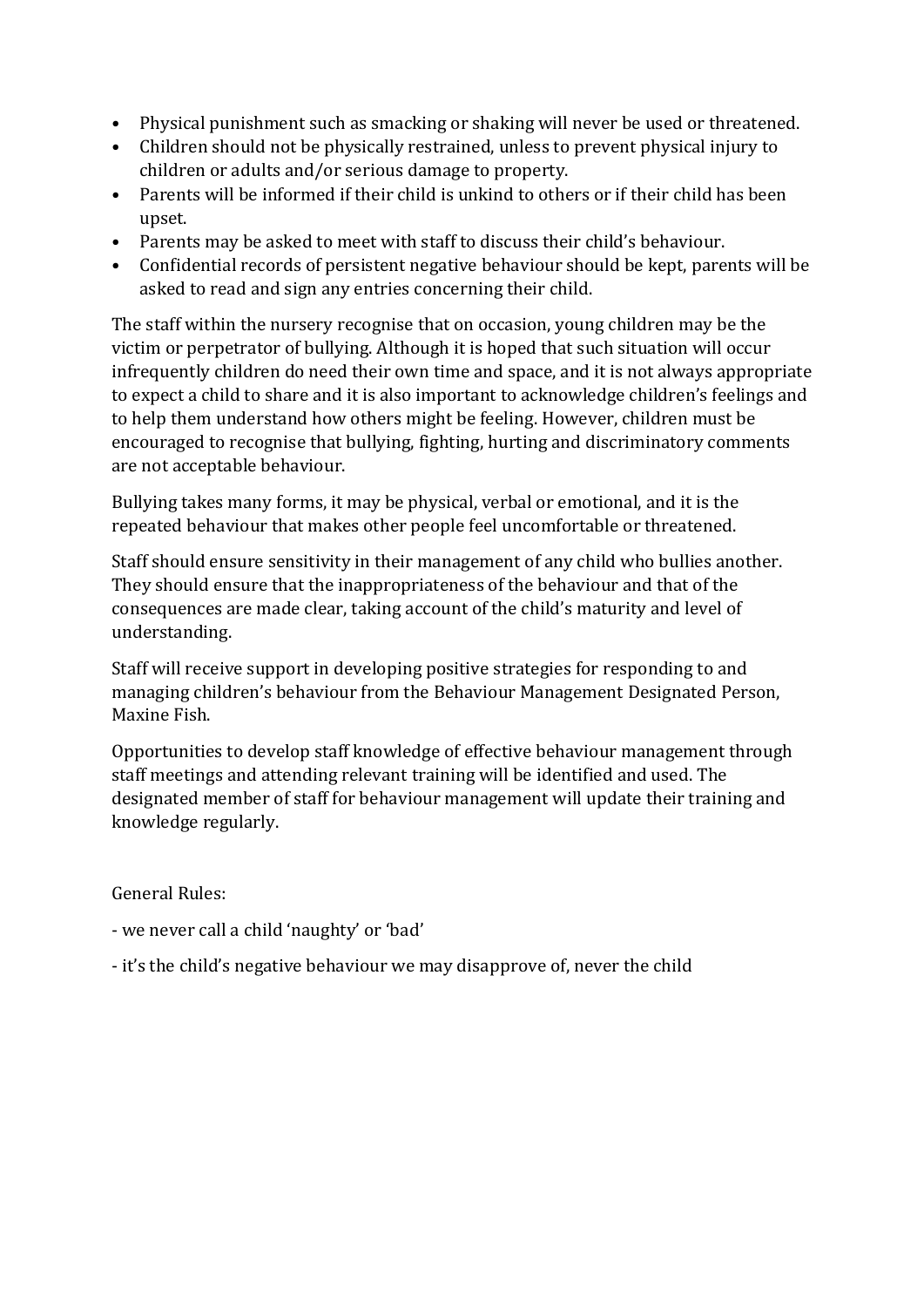## **Policy and Procedures**



## **Biting Policy**

In the setting we acknowledge that biting is a common behaviour among young children and it evokes a strong emotion in adults, both parents and educators. Biting is often very painful and frightening for the child who is bitten. It can also be very frightening for the child who bites. We recognise that the majority of children will learn not to bite in time and we are very clear, firm and calm when a child does bite and offer praise and warmth when they don't.

If an incident of biting does occur, the parents of both children will be informed of the event when we are aware of the incident. This will also be recorded on the FAMLY app for both children.

If your child has bitten another child, you should not bite them as a punishment. It sends a very confused message to your child.

We ask that you make us aware of any incidents of biting that have occurred outside of the setting as this will enable staff to be more prepared and vigilant and we can discuss a consistent approach together.

## **Reasons why children might bite:**

Biting happens for different reasons with different children under different circumstances. The first step in learning to control it is to look at why it may be happening. Not all children bite out of anger or to hurt another child - young toddlers can't really understand how much pain they are causing.

Teething aside, children may bite for a number of reasons including:

Curiosity – toddlers and babies may bite as a sensory need or to see the reaction. It's impulsive and they don't mean to hurt. Often, a baby bites down on something when they're teething. Sometimes toddlers nip when they're over-excited.

Emotions – This can be frustration, stress, and feelings of lack of power or as a way of showing love. Biting can be a way of expressing their feelings.

Defending - Young children learn to bite as a defence, especially if they can't talk and will bite other children whenever they feel anxious or threatened. Sometimes changes or upsets at home can bring on this type of biting.

Seeking attention or control - Some children know biting is a way of getting others to do what they want or to gain attention. They don't always do this consciously. It may happen when a group of children are jostling to be leader or gain power. Biting is a good way of getting others to take notice, even if the attention gained is negative.

Copying – children who see another child or adult biting may think that this is a good idea.